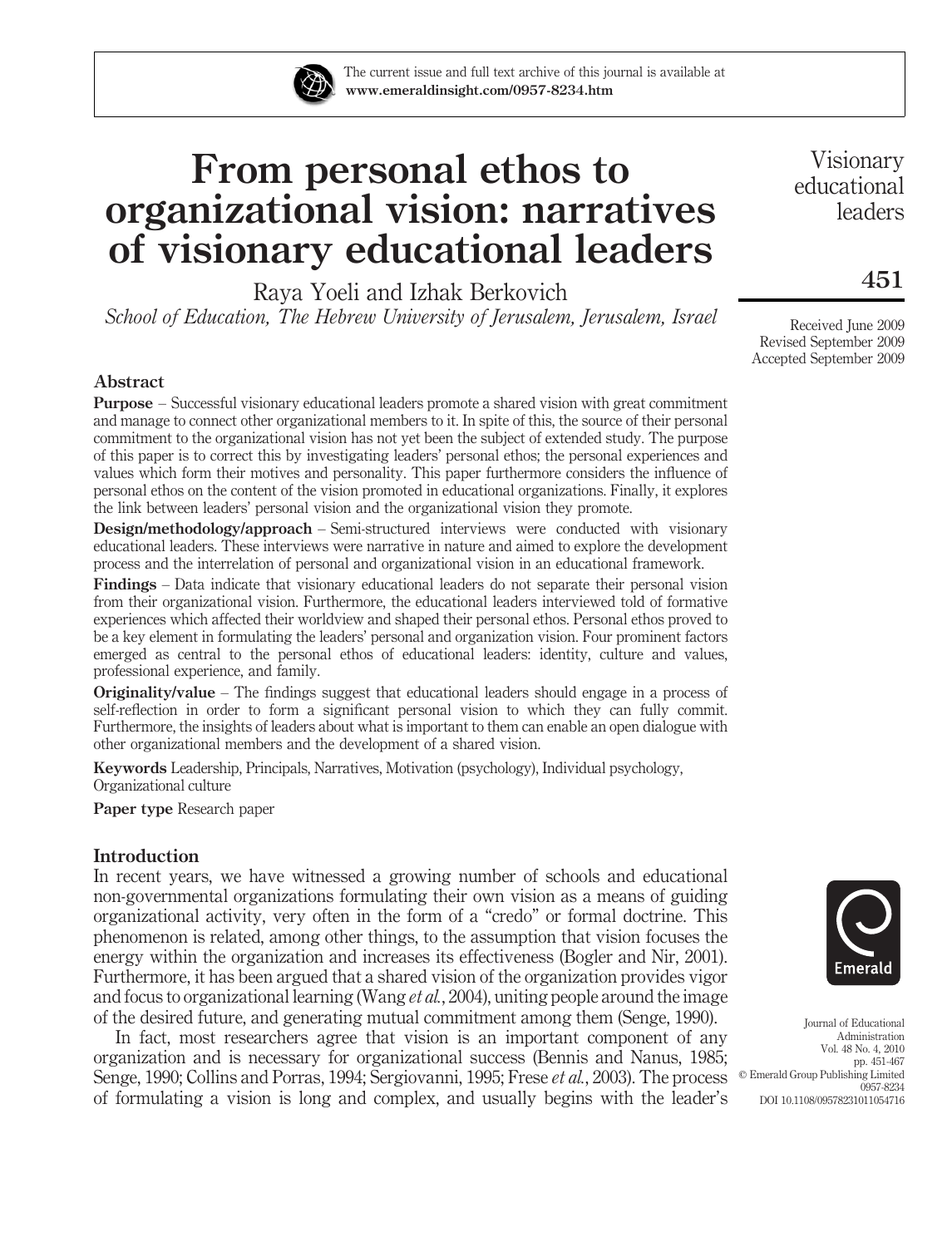unique personal ethos. According to Katz (1999), in formulating a personal ethos, the leader is:

[...] trying to trace what it motivates him to influence, trying to identify what a reality he wishes to promote, and trying to learn from the people who influenced him and past experience (p. 135).

The ethos reflects his patterns of thinking and acting (Katz, 1999), and as such significantly affects his personal vision of the organization.

Different studies have focused on the various characteristics that can be attributed to organizational-educational visions. For example, Larwood et al. (1995) classifies vision statements by their level of innovation, difficultly, and flexibility; while Korland (2006) classifies three types of school visions according to content: mission oriented, inspirational and communication oriented.

Most studies in the field, however, have ignored the complex system of relationships between the process of developing an organizational vision and its content (Larwood et al., 1995). As a result, no studies have been conducted investigating the influence of past personal experiences and values that shape leaders' motives and personality – i.e. leaders' personal ethos – on the content of the vision they promote in their organizations. The innovative contribution of this narrative research is the light it sheds on this relationship through the use of personal-professional narratives.

#### Organizational vision

There are many definitions in the literature of the concept "organizational vision." Most of them share the view that organizational vision reflects a desired ideal for the organization's activity (Daft, 1999; Levy, 2000; Garcia-Morales et al., 2006). Often, vision is described as an organizational compass that points in the direction the organization should aim (Levy, 2000). Some researchers expand the definition of vision to include organizational goals and strategies for achieving them (Yukl, 1998). Others emphasize shared values (Berson et al., 2001). According to Katz (1999) successful organizational vision establishes principles and values that guide the daily routine of the organization and construct its meaning. In addition, it has been stressed that vision plays an important role in creating a distinct organizational identity by uniting members of the organization and promoting their sense of commitment and belonging (Landau et al., 2006).

The notion of vision is undoubtedly of great importance to organizations for a number of reasons. Vision is perceived as directing the organization and its members to unified values and standards, as well as encouraging commitment at all levels of the organization (Bennis and Nanus, 1985; Garcia-Morales et al., 2006). It functions as a "glue" holding together different organization units and activities (Katz, 1999), enabling every member to integrate his desires and needs into the organization's goals and its future development paths. As such, it is an important element in increasing the motivation of organizational members (Bennis and Nanus, 1985). In addition, it has been contended that a shared futuristic vision, worthy and attainable, pushes the organization to excel and succeed better in the long term (Nanus, 1992).

It is further argued that organizational vision is no less a central element of educational environments. A literature review recently performed shows that school vision may serve as a measure of school performance and is a significant factor in planning the curriculum, the teaching methods and the professional development of the

**IEA** 48,4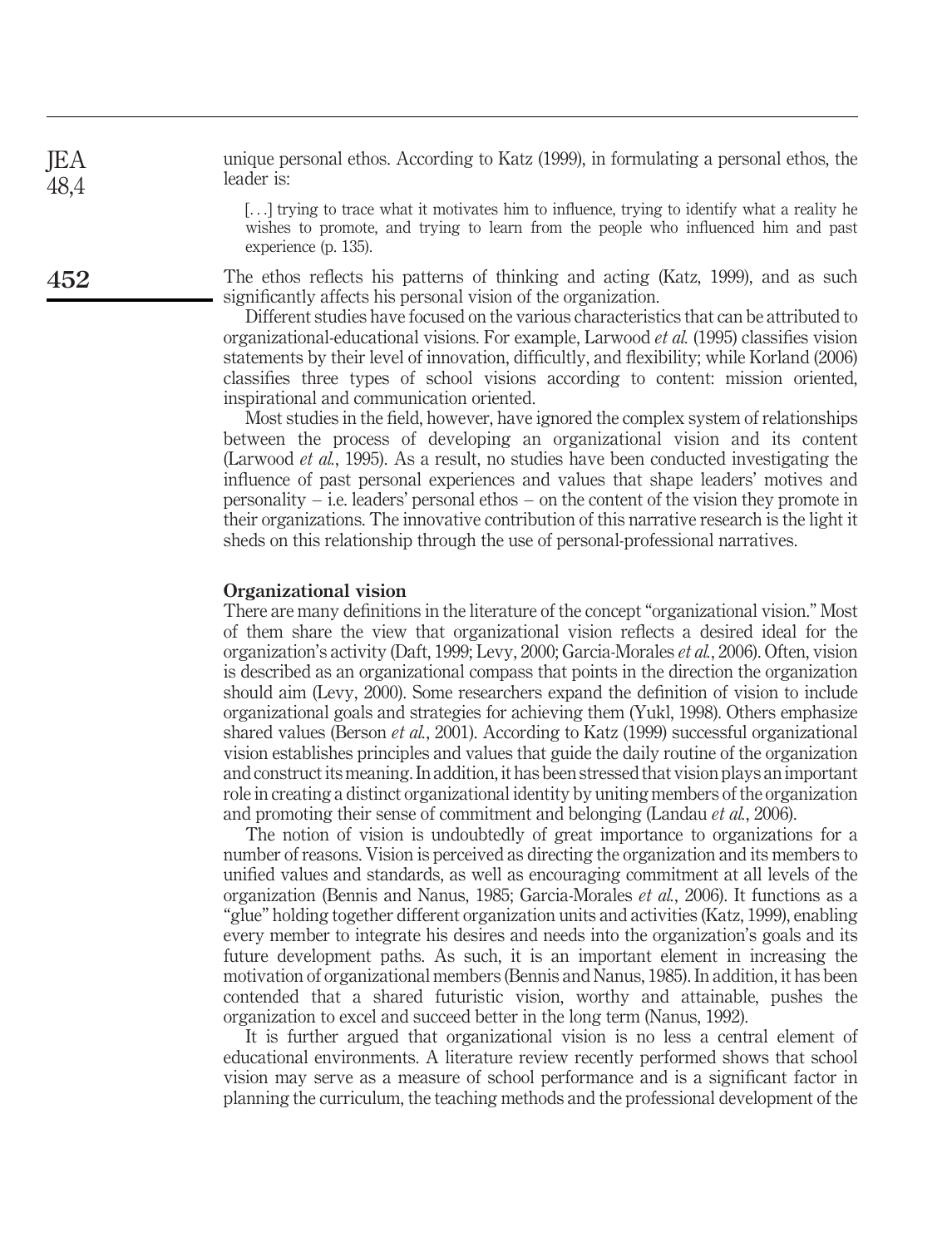educational staff (Korland, 2006). In each of these areas, visionary schools are considered to be more effective in achieving their goals (Korland, 2006).

The success of an organizational vision largely depends on its development process. This process is described as complex and gradual. For example, Katz (1999) and Nanus (1992) present a five-step model demonstrating how to create a vision and realize it. This model stipulates:

- (1) the leader's formulation of a personal ethos;
- (2) the creation of an organizational vision by the leader in cooperation with other members of the organization;
- (3) formulating and focusing the organizational vision;
- (4) making the vision tangible by identifying opportunities for assimilating it; and
- (5) integrating the vision into organizational activity and making it "real."

Chance (1992) presents a similar model designed to aid school principals to develop an individualized school vision. This model includes three stages:

- (1) principal self-evaluation and development of a personal vision;
- (2) formulating a school vision; and
- (3) communicating and assimilating it.

The way these models are structured highlights the significance, not to say centrality, of the leader in developing organizational vision. Visionary leadership not only promotes the organizational vision by inspiring people (Foster and Akdere, 2007), but also exercises a personal impact on its definition (Chance, 1992).

#### Personal vision and personal ethos

Although the formulation of an organizational vision should be a process in which other members of the organization participate, most of the time it is framed by the leader and not by the followers (Bennis and Nanus, 1985). A situation in which an organizational vision exists without a visionary leader (Foster and Akdere, 2007) is the exception rather than the rule. Organizational vision starts at an individual level (Crossan and Mazutis, 2008), so it depends on the leader's personal ethos, representing his personal desire regarding the organization's future (Chance, 1992). Furthermore, the leader's personal vision has an important role as a starting point and a base for developing a shared vision with other organizational members (Manasse, 1986). The visionary leader therefore faces many challenges in relation to the internal organizational environment as well as the external environment. First, internally, he must be a leadership role model that can change perceptions, train, share, minimize objections, determine direction, and define challenges. Second, externally, he must a spokesperson and market the vision; mobilize support and represent it (Nanus, 1992).

It is, as a result, important to carefully examine the leader's personal ethos, which affects the formulation of his personal vision. This ethos reflects the leader's values and believes (Chance, 1992) and affects his patterns of thought and action in every frame and context (Katz, 1999). The personal ethos displays motivational factors driving the leader to influence and is strongly linked to the goal he wishes to promote. The leader's process of formulating a personal ethos is described as one of personal reflection and

Visionary educational leaders

# 453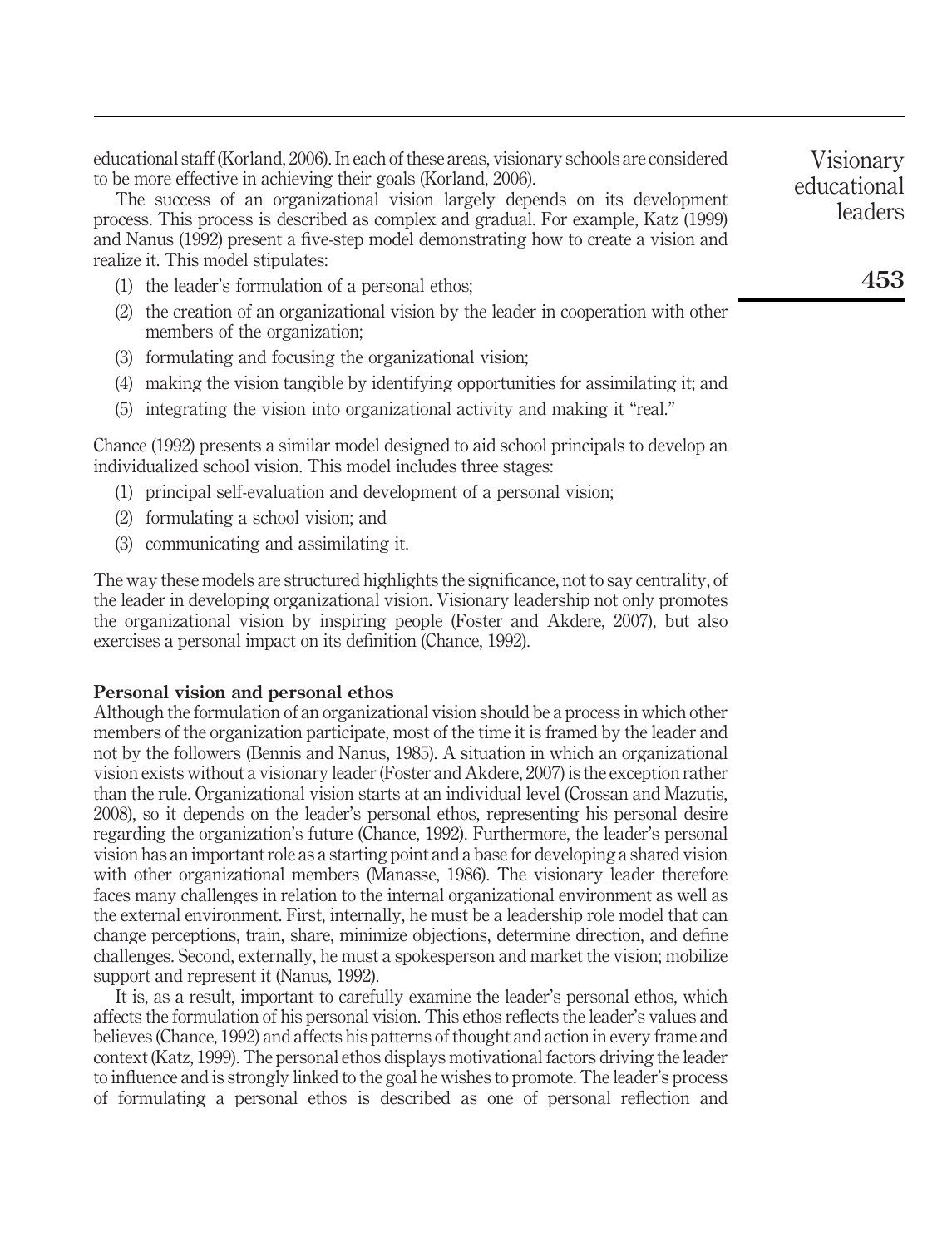examination (Shamir and Eilam, 2005; Crossan and Mazutis, 2008), sometimes under the guidance or with the cooperation of others. The ethos is shaped and molded by the leader's personal experiences, his professional and organizational experiences, his needs and desires, his values, his personality, and his abilities (Katz, 1999).

In the literature, it has been contended that leader's personal values are a key to understanding his personal vision (Chance, 1992). The value system is considered stable and is presumed to accompany a person throughout his life (Chance, 1992). Since the visionary leader tries to establish his personal values within the organization he leads (Murphy, 2000; Crossan and Mazutis, 2008), they may be identified echoing in the vision he has formulated. It has been contended that despite the importance of organizational and environmental constraints in vision formulation, they take second place in the eyes of the visionary leader when developing the vision (Chance, 1992). Chance adds that the leader's analysis of the organizational reality reflects his personal values. Thus, personal ethos in fact affects both the perception of the current organizational reality and the perception of the desired organizational reality. The elements of personal ethos that the leader impresses on the organizational vision are the elements which stimulate his commitment to spread it and win the support of others.

It is important to note that sometimes there is a distinction between the personal vision of the leader and the organizational vision, since his vision does not always become the shared vision of his organizational partners. In order to spread and implement his personal vision within the organization, the leader must maintain an open dialogue with organizational members, and examine how his vision of the organization is received in the existing context by his partners (Bogler and Nir, 2001). Visionary leaders who are widely recognized as such are those who are able to maintain a strong connection between their personal vision and the organizational one (Shamir and Eilam, 2005). For example, it has been contended that visionary leadership changes the organizational climate and enables employees to understand and accept the leader's plans (Larwood et al., 1995). In this situation, the leader's personal vision and his organizational vision are complementary (Katz, 1999).

#### **Method**

This work's research method is qualitative and derived from a phenomenological approach designed to reveal and understand the subjective experience of an individual as it is perceived by him (Strauss and Corbin, 1990). To this end, the study employs narrative interviews focused on visionary leaders' stories. The narratives are considered as cognitive schema in which people organize their lives and identities (Sarbin, 1986). The analysis is based on coherence, causality, and intention. The person gives his life and his experiences meaning with the act of storytelling, and these stories in turn shape his life and his relationships (White and Epston, 1990). A person's story explains the way he relates himself to events that he believes have meaning, and as such opens a window into the internal world of a person (Lieblich et al., 1998).

There is a consensus in the literature that visionary leaders can or should be able to express their organizational vision statement clearly (Larwood et al., 1995). The interview approach was selected on the assumption that an individual may organize his life story into a holistic narrative giving every event and place meaning (Lieblich *et al.*, 1995). In this way one can shed light on the personal motives and meanings present to a leader in promoting a specific organizational vision.

454

**JEA** 48,4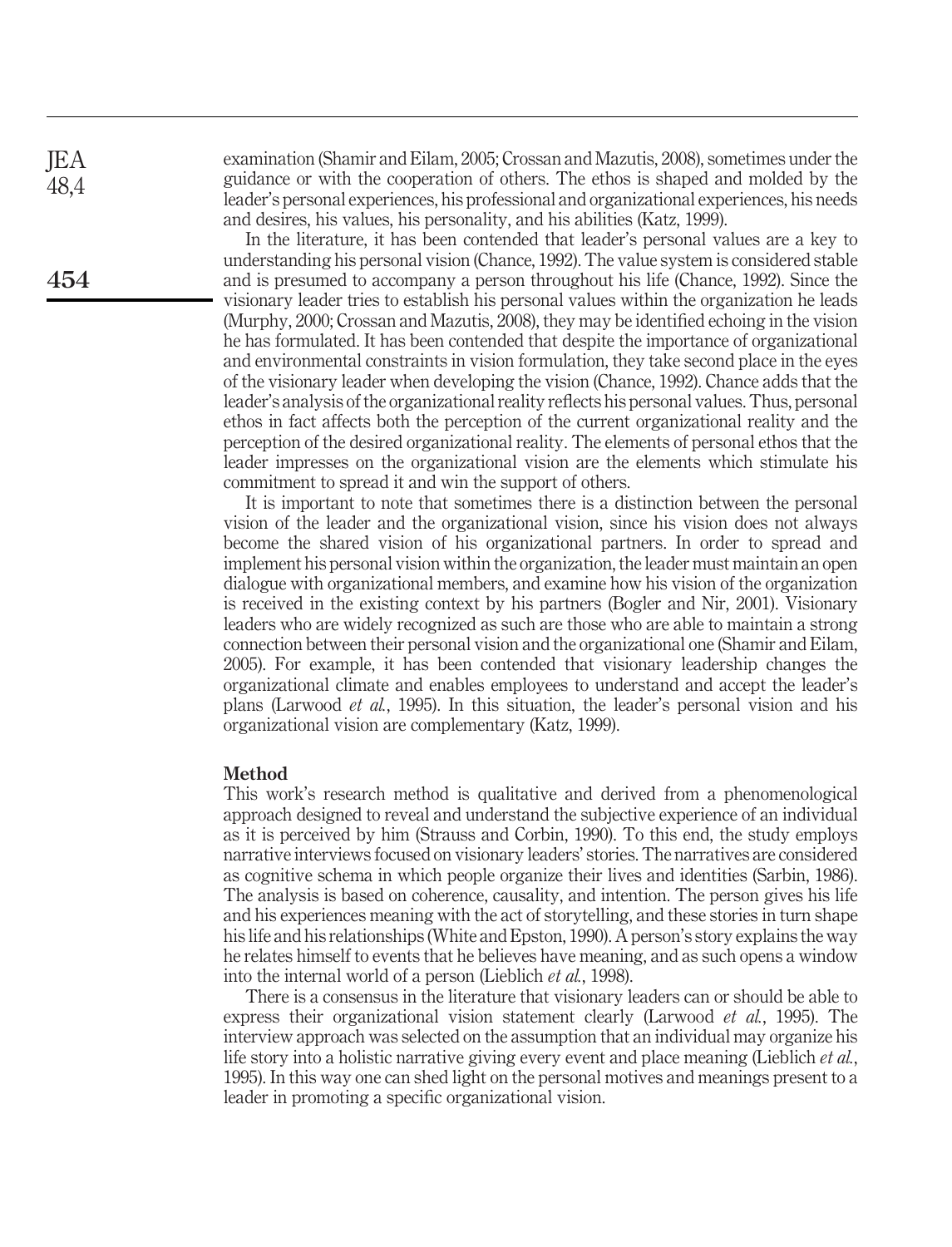# **Sample**

Thirty-nine visionary educational leaders from the various sectors participated in this study, including 27 women and 18 men. The purpose was to interview successful educational leaders with clearly defined visions. The interviewees included elementary school principals, high school principals, special education school principals, hospital school principals, supervisors, directors of educational training programs for teachers and principals, and leading personnel in the Israeli Ministry of Education.

# Research process

The study is based on comprehensive, semi-structured interviews of a personalprofessional nature. The visionary leaders were questioned regarding the organization they lead, their organizational vision and their personal ethos. The interviews start with an open question asking the interviewee to speak about the organization and its vision. After the interviewee finishes his initial narrative, the interviewer elaborates with questions related to the specific times, situations and other claims of that narrative. In these respects, the interviewee is asked to elaborate and enrich his story. For example: "Can you elaborate and describe the time at which that process began?", "Can you describe the situation in which you informed your team of that decision?", "Can you remember the meeting at which this argument took place?" In the final stage of the interview, the interviewee is questioned regarding issues not raised in the interview, or matters requiring further explanation. Examples of such question include: "Tell me about the partners who helped you implement the vision?", "What are the most important values for you when implementing the vision?", "Can you recall an event that encapsulates the hardships you faced as part of the process of realizing your vision?"

The narrative story emerging from the interview reflects the leader's identity and worldview, as well as his relations with others and with his environment. Moreover, it reveals how the leader organizes and structures his professional and personal inner world (Mitchell, 1981). Thus, the narrative interview makes it possible to achieve a rich description (Fraser, 2004) of the leader's personal ethos and organizational vision.

The aim of the qualitative analysis is to provide a meaning to an unclear text through a reasonable interpretation with internal regularity (Bilo, 1986). Narrative analysis deciphers and exposes the interpretation and selection processes which the story teller enforces on reality in order to create the story. This study uses a method of analysis first proposed by Giorgi (1975), which allows the analysis of social reality from the subjective view point of those experiencing it. In the first stage of analysis, the interview is divided into categories of meaning, with each category receiving a name embodying its central theme. In the second stage, central themes related to the research subject are examined and grouped. In the third stage, an attempt is made to explain the studied phenomenon theoretically by analysis of the hyper-themes of each single story and of all the stories collectively.

# Findings

During the extensive interviews, educational leaders recount narratives which organize their view of their personal and organizational vision, as well as their view of the personal ethos that inspired them to develop the vision. Qualitative analysis of the leaders' personal-professional stories begins with the classification of the data into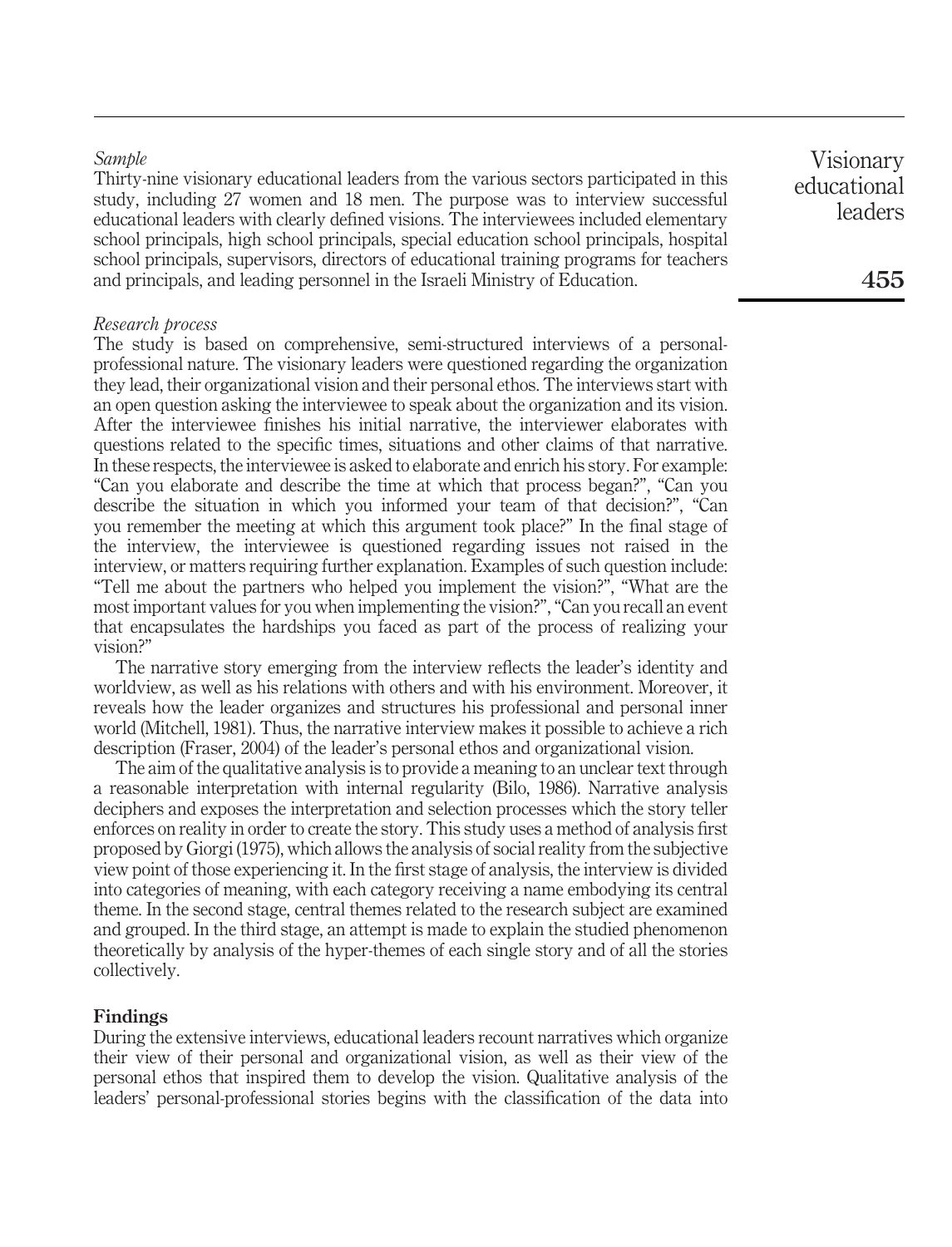two main categories. The first category examines the interpretive mechanisms through with the leader structured his organizational vision in light of his personal vision. The second exposes the nature of the relationship between the leader's personal ethos and his organizational vision. The first part of the findings section shows the lack of separation between leaders' personal and organizational visions; the second part shows how leaders' personal ethos' influence the organizational vision they formulate and promote in their organization.

During the interviews, leaders reveal their vision in both explicit and implicit ways. Each of the personal-professional stories contain references defining the organization's *raison d'être* and explaining the leader's motivations. Despite the finding that every leader has a unique worldview and different personal values informing his vision, all organizational visions included a focus on the welfare of the children.

# "I feel like it's my baby  $\lceil \ldots \rceil$  I feel that it is me" – a lack of separation between organizational and personal vision

In the interviews, managers describe a sense of belonging and a sense of "ownership" over their organizations. Furthermore, a deep emotional identification with the organizational vision is present among most interviewees. This on several occasions causes them to perceive the organization and its vision as reflecting their own identity and self worth. This is epitomized in the comments of a principal regarding the organizational vision of her school: "I feel it's my baby, I've created something special here, something new, I feel that it is me." This principal also notes that if the school were ever to close down, she would experience actual feelings of loss and grief. Another interviewee, who also states that the organization "is me," explains the source of the strong emotional connection he feels to organizational vision as follows:

It's not just a job, it's a kind of mission. So-called life mission, you can't do it from nine to five. This is not about "approximately," well, come on let's go home, it's not. It's not! Once you are invested in an ideology or a certain idea, you have a chance to do something that is your own, and that you believe in so much. So it draws you in, it draws you in.

A clear sense of mission is apparent in all the managers' stories. This sense of mission serves to fuse their identity, goals and personal vision into the organizational vision. Among some, the sense of calling is grounded in a sense of fulfilling unmet needs. For instance, a school director who was a partner in founding a school for children of immigrants in one of Israel's small peripheral towns, describes the source of her strong personal commitment to implementing her vision as follows:

The needs of the place drew me, a sense that I am needed here and that here education is more important than in other places where it's taken for granted [...] I feel a commitment toward the people we [as a society] brought here [...] they were denied the proper conditions to develop and advance themselves in this country.

Among others, the sense of personal calling and commitment to the organizational vision is presented as providence or even physiological necessity. For example, one school manager explains the meaning of the sense of calling which accompanies her vision:

A long time ago I said I don't ever want to be a teacher. Once that changed, there was no way back. It was like destiny, a guiding hand from above shedding light on the fact that I should work in education.

**JEA** 48,4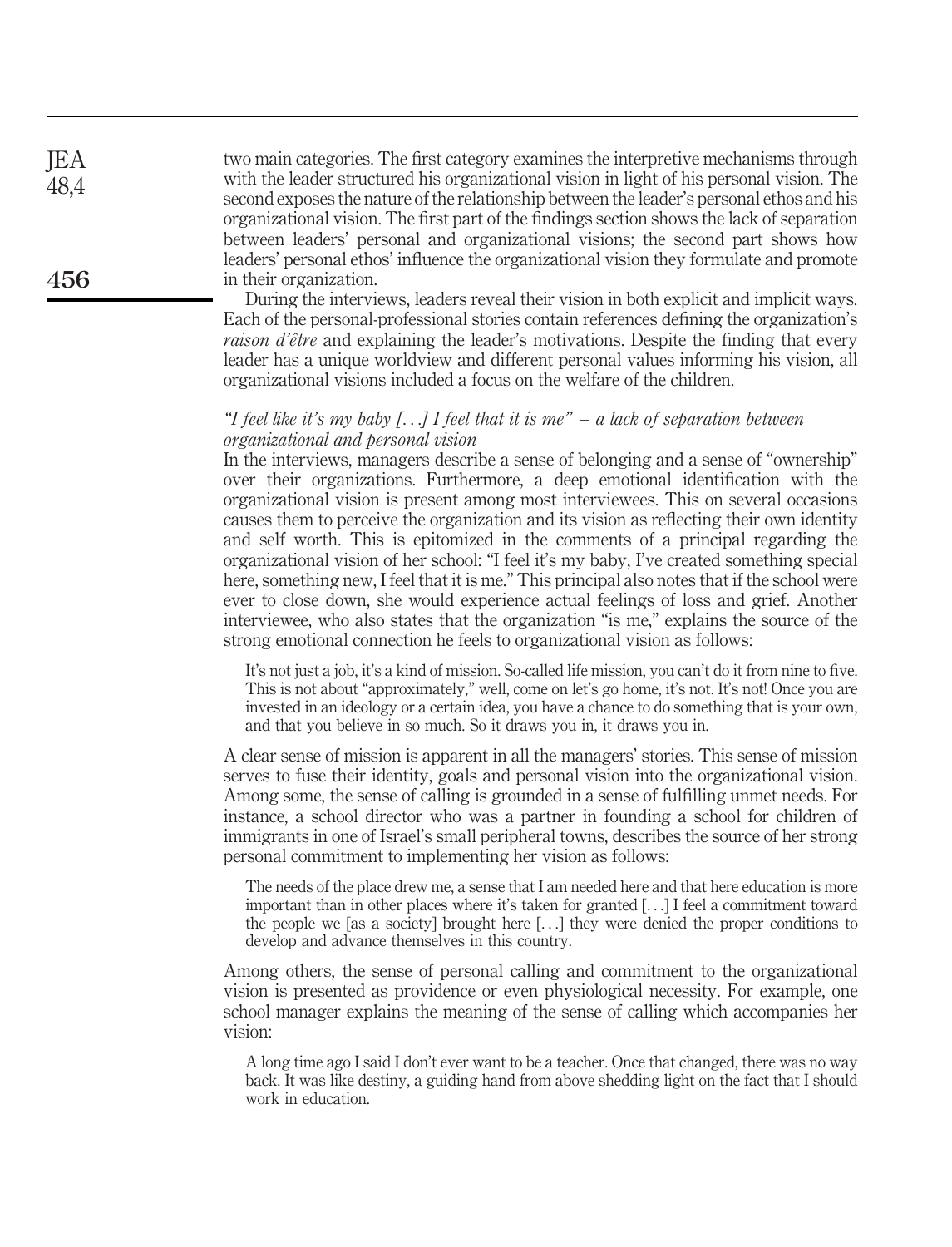She adds: "The educational craft must run through your veins, otherwise you can't be an educator, once it flows through your veins you can't get away even for a second." The principal of a boarding school for underprivileged girls, describes her sense of calling as a given: "The work with youth, who never had real opportunities to realize its potential, has formed a social impulse in my bones."

The interviews show that visionary leaders merge their personal and organizational visions; and that in fact they receive the organization as a setting to express and realize their personal vision. Though emphasizing the importance of the strong connection found between the personal and the professional, some of the managers recount personal experiences in which they felt an incompatibility between the two. They claim such experiences create a cognitive and emotional dissonance, making it difficult to remain in the organization over time. These feelings are clearly described by one of the interviewees:

I know that when I believed in something and it was not done the way I believed it should be, I have moved on, I've changed the atmosphere, I've changed the setting. Otherwise you go around with stomach ache; you're filled with questions whether you're doing the right thing or not.

The leaders also note that their personal vision, which they brought to their organization, reflects past experiences. One interviewee elaborated: "The vision of the school today, as I perceived it, derived from my "credo." That contains values, beliefs, perceptions, and experiences from different times of my life." These influences, representing the leader's personal ethos, leave their imprint on his professional activity and on the vision he develops for his organization.

#### Personal ethos as a source of organizational vision

Each of the educational managers interviewed reveals a distinctive personal ethos, which manifests itself in the specific organizational context under which each manager operates. The manifestation of personal ethos enables us to see the latent link between the leader's personal and organizational visions. Typically, the leader's personal ethos evolves from past experiences which have left a deep imprint on his worldview and values. From the personal-professional narratives it can be seen that managers choose to emphasize certain aspects of their ethos. Four prominent factors influencing personal ethos emerge from the managers' stories: identity, culture and values, professional experience, and family. These factors are mentioned in the interviews as significant, in many cases vital, in formulating the manager's personal and organization vision. The majority of the managers emphasize a single prominent factor, while others describe a mixture of other factors in addition.

# "Know yourself, be yourself" – the identity factor  $(I$  and myself, I and society)

The narratives of the interviewees show that personal style may be built around the factor of identity. The identity factor is based, on one hand, on a man's reflective relationship with himself; and on the other hand, on his relationship with the society in which he lives in. For example, some interviewees describe influences on their personal ethos accruing from past episodes of self-discovery which defined their actions and thought patterns. An illustration of this can be found in an interviewee who founded an organization to develop youth leadership. The interviewee testifies about his childhood: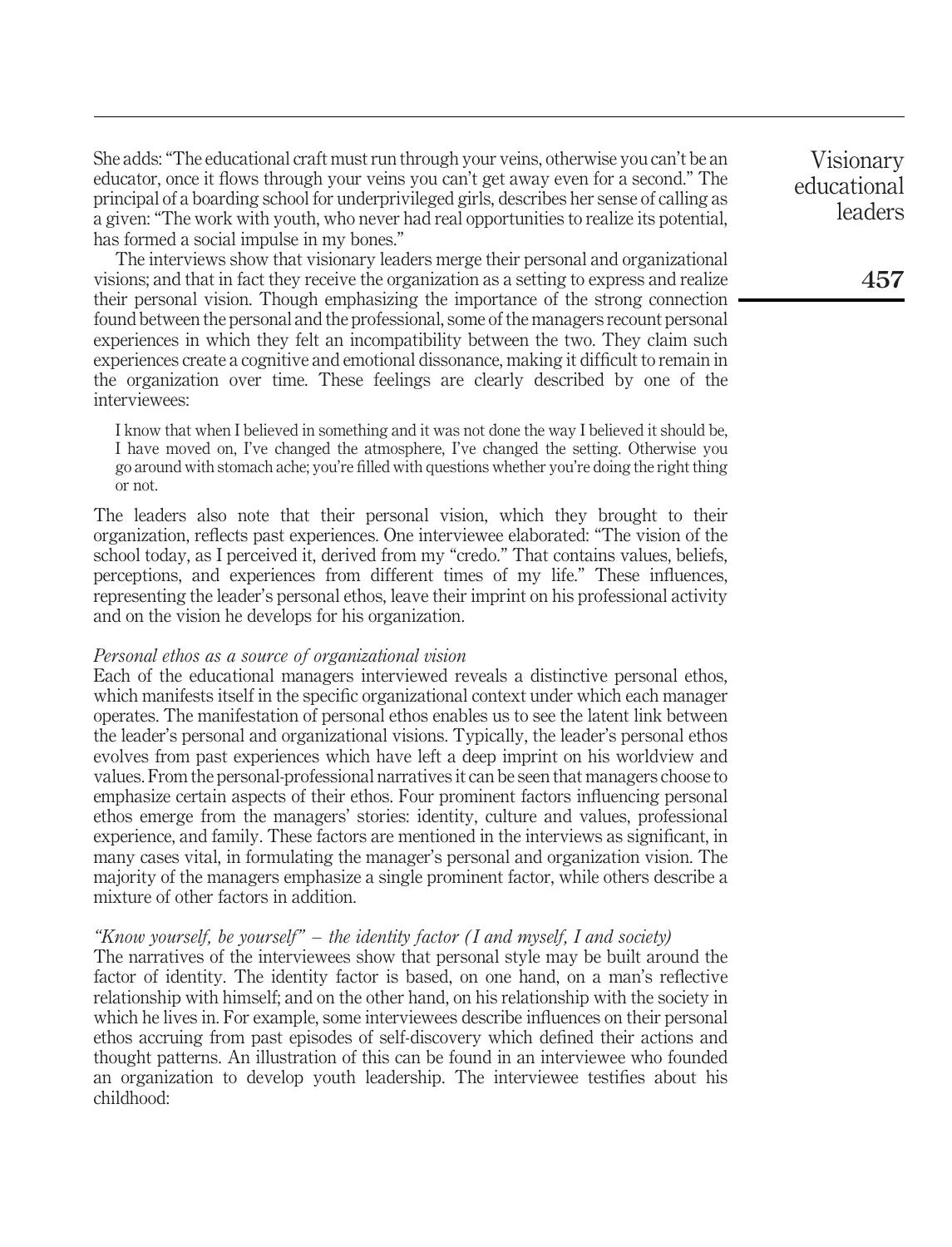I never knew what I want to do growing up; I always made decisions in order to postpone the big decision. "Well let's study sociology in high school in order to postpone the decision, and let's study psychology in order to delay it." I studied because I thought that it wasn't binding. If you're a doctor you are a doctor, you cannot be anything else.

This process of self-revelation and search are a cornerstone in the personal and professional vision of this interviewee. Later on in the interview, he states: "This is the story of my life, this I had already realized a long time ago [...] to develop people to their full potential." Afterward, he explains that the key to his organizational vision is: "Know yourself, be yourself. That's the story, know who you are, what you are and what you will be." A different interviewee, who designs and runs educational leadership programs, talks about a change in her self-identity during her 30s following traumatic events in her life. She describes how the death of her brother in an accident, as well as undergoing a surgical procedure, sparked her desire to engage in activism in order to influence and change the world:

I woke up from the surgery [...] and looked out [of the window] and I told myself [...] I will learn something that can make a difference in this damn world. So on one hand there is my brother who was killed, and on the other hand all of a sudden I had to deal [with the implications of the surgery] [...] It was not, wasn't something in my childhood [...] when I woke up after my surgery, it was the start of the change, yes it was.

The interviewee elaborates and tells about her strong desire "to do something that will lead to change in other people." Her will to affect and change received scope when she was appointed to head the educational leadership program. She says that, despite the program's existing framework, she received a free hand in formulating a new vision and choose to promote one to "establish a home for those who want to be educational leaders, [where] they may view themselves as colleagues at a nurturing place preparing them to lead the educational system." This organizational vision is compatible with her personal ethos and her need to influence and change the world for the better.

Other interviewees describe how the experience of the search for identity may wear a social aspect, if its formulation relates to social experiences such as relationships and communication with others. For instance, one of the interviewees, a school principal, describes a childhood experience as a central element of her personal ethos. This interviewee recounts how when she was a child and grew up in a small community, she was diagnosed as gifted and moved to a boarding school far from home. She describes this transition as a personal crisis due to the fact that she was severed from her natural and supportive environment. These personal feelings of alienation and social rejection are expressed when she says that while in her home-town she was considered to be a gifted student, in the boarding school she was considered a mediocre one.

The traumatic childhood experience left its markings on the principal and is reflected in the organizational vision she presents. In the description of the vision organizational, the principal stresses that "it is important to me that people in my organization be happy, love the profession, and choose it out of love and not from lack of options. I want to see joy, faith in the profession, openness, acceptance, empathy, perseverance and learning." One can see how childhood experiences characterized by sadness, detachment, and trauma influence her in her adulthood to as she envisions her organizational environment as full of acceptance and joy. She adds that her ideal organizational environment is:

JEA 48,4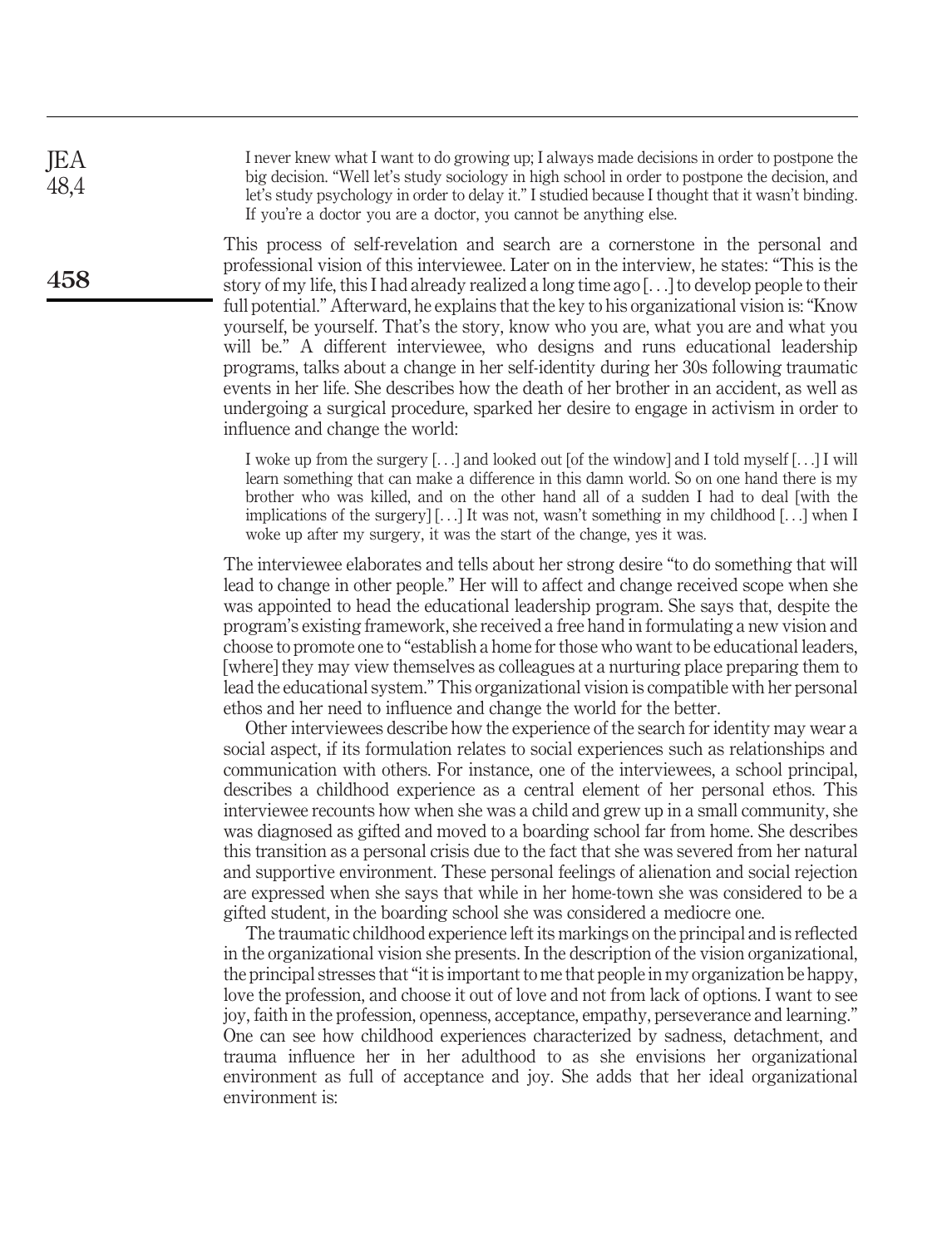Very feminine, supports, has a lot of emotion [...] courtyard, rumors, and gossip [...] less concrete. It's less focused on tasks and outputs. Less economic in it's approach, more educational. There is a family atmosphere, kinship, forgiveness, no hierarchy, everything remains in the family.

The narrative of this principal provides the link between her personal experience of social alienation as a child, and her vision aiming to develop an intimate and supportive environment. The social influence on personal identity is also marked in another interviewee, who today heads an alternative school. This interviewee testifies about herself:

I always felt different, the way I looked, I dressed differently, I was bold, earrings in unconventional places, nose-ring, tattoos. I always felt that I should confront the stigma of being different and it took a lot of energy from me.

This principal says that the uniformity and the lack of flexibility in the educational system increased her distress when she was at school. She mentions that "already at the age of five, when I was brought to kindergarten, I climbed the fence and walked by foot back to my house [...] I just couldn't stand the place." The interviewee explains that even in high school she "was not really there." She goes on elaborate how educational difficulties, partly due to undiagnosed learning disabilities, deepened her sense of isolation in high school and later on in the teachers' seminar she attended. According to her story, these experiences marked her in such a way as to significantly affect the organizational vision she promotes. She says, "I decided to work in education, in search of an affirmative experience." As a result, her vision is to enable children to be "individuals, at ease, calm, in a safe place. To allow them [to grow] in a different place than I knew."

From the interviewees' narratives one notices that the marks of social experiences on vision formation can also be indirect. Another alternative school principal mentions difficult events she witnessed as child and wanted as an adult to prevent or correct. She wishes to create an alternative environment able to protect children's rights:

As a child I was a very disciplined pupil, I was a good student [...] Such a good girl [...] I never had problems [...] I remember that I was appalled when I witnessed the principal hitting two children [...] I heard him hitting them as an educational punishment and I remember the terrible fear I had and I didn't know [...] I was so horrified and I had no idea what to do about it as a child, I thought that is what was supposed to happen [...] Already back then, it was something that planted a hidden desire in me [to protect and help children] and maybe after some time had past that caused me to go in this direction.

# "Vision that becomes a way of life  $[\ldots]$  or a way of life that is anchored in vision" – the factor of values and culture

Another factor present in the interviewees' personal ethos relates to values and culture. Educational leaders note in the interviews that values are part of their personal ethos and that they had influenced them during the formulating of the organizational vision. These influences are reported by most managers as accompanying them throughout their professional activity and personal lives. Prominent values expressed in the interviews included the pursuit of excellence, innovation and learning, as well as human and community development. For example, one interviewee, who had been an educational manager, shows how her humanistic values affected her actions during her career: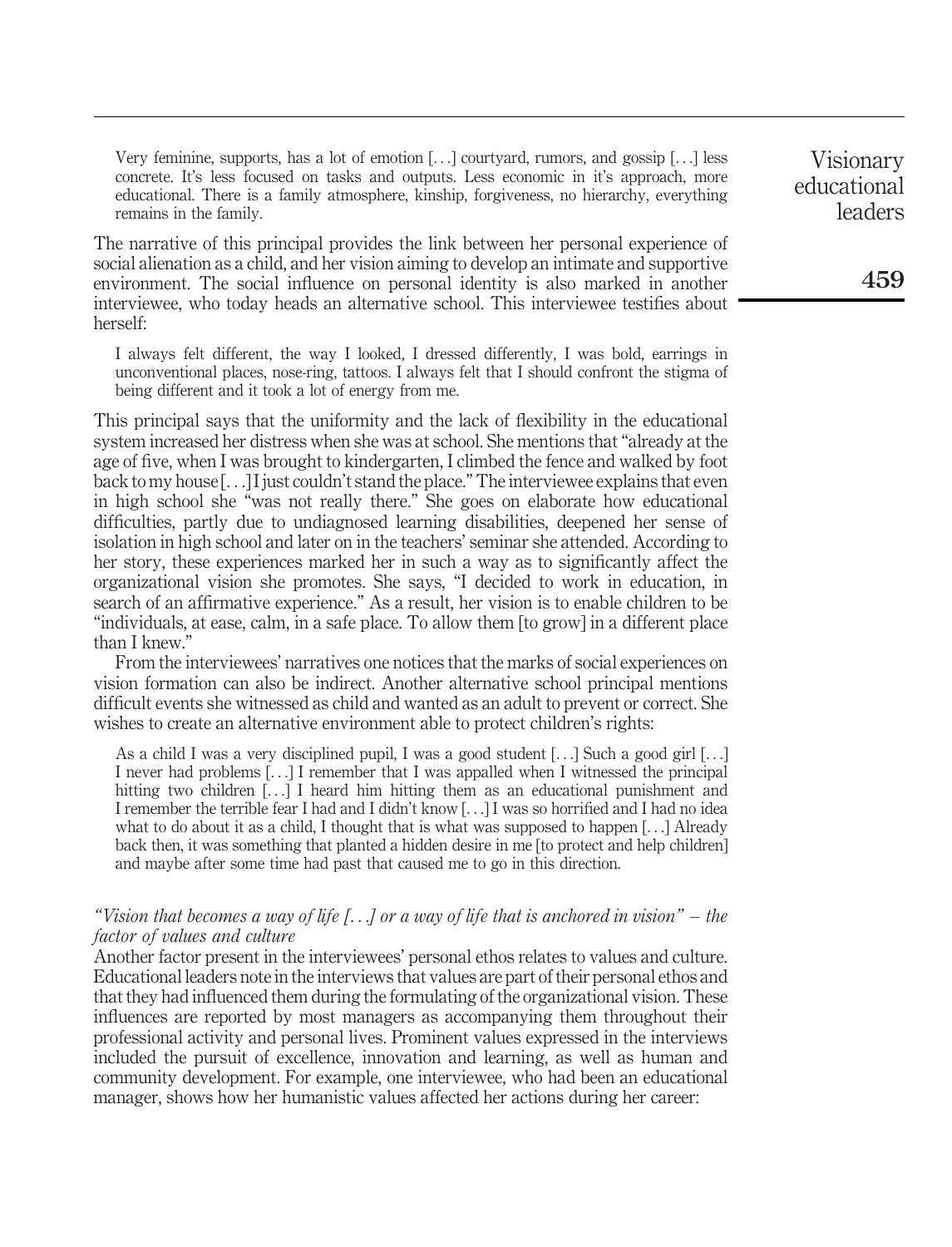If I look back on all the organizations I led  $[\ldots]$  I brought to all of them the same things: same attitude towards the individual, the basic understanding that organizations are built from people, first of all from people and only after that people in the roles of pupil or teacher, but first of all people [...] This vision became a way of life for me or a way of life that was anchored in vision. I don't t know which came first, but this worldview influences every organization you work in and also the field you deal with.

Another value she notes as accompanying her in her work is professional excellence. She says that it "becomes a way of life so that you can't compromise for anything less, because in every course you take you want to do your best and get to the top." She adds that this value also shaped her behavior during her military service:

I was asked when I was an officer in the officers training course why would a simple solider volunteer for officer training [...] My philosophy says go through each course you can, exhaust all you have to get from this course you are in [...] So, yes, that also means be an officer [...] What is one more year [of volunteer service]? It's really nothing compared to the ninety years a person lives. But my approach is, if you can get a grade of 90, why compromise on 80? Go for 90, work harder, study more, take extra help from teachers, you'll get the 90 and see that you can also get to 95 or 100.

These two personal values, humanism on the one hand, and excellence on the other hand constitute the personal ethos of this principal. They are also manifest in the organizational vision of the school she founded and directed: "My life mission was to found a school with my own bare hands, based on my dreams and the dreams of the educational staff which accompanies me [...] To prove that anything is possible, and that every child can succeed." She further notes that: "I founded an American style school, in terms of the service policy: quality service, accessible service, everything on the phone, not inconveniencing people, respecting the parent's time, even if it requires extra hours in the afternoon." Her organizational vision is built from a combination of her personal values: humanism, placing the child and parents at the center of the school's activity, and the pursuit of excellence.

Values of innovation and learning appear in the vision of a different principal:

[I prefer] unorthodox goals, making the system sweat [...] Thinking about new alternatives, doing something that was never done before. Initiating a new program, teaching students in a different way  $[\ldots]$  [in order] not to fall into mediocrity  $[\ldots]$  and to learn, constantly learn from others.

Another example of the way in which the values and culture of the leader's personal ethos affects the leader's vision can be seen in another interviewee. This interviewee, heading a religious boarding school for girls, emphasizes a feminist concept of equality among genders:

I came to an established institution, it was already 25 years old [...] I didn't want to impose my ideology [...] But the most important thing in my view is that I am the first female principal [here] and the statement [made is] that the place is headed by a woman, managing and doing the same things as were always done [...] that in the past people thought only men could do.

This value is particularly prominent in light of the interviewee's remarks regarding the patriarchal culture of the religious society in which she was raised. The personal importance to her of the value of equality is what results in its incorporation in the educational vision she chooses to promote: "My dream is that every girl understands

**IEA** 48,4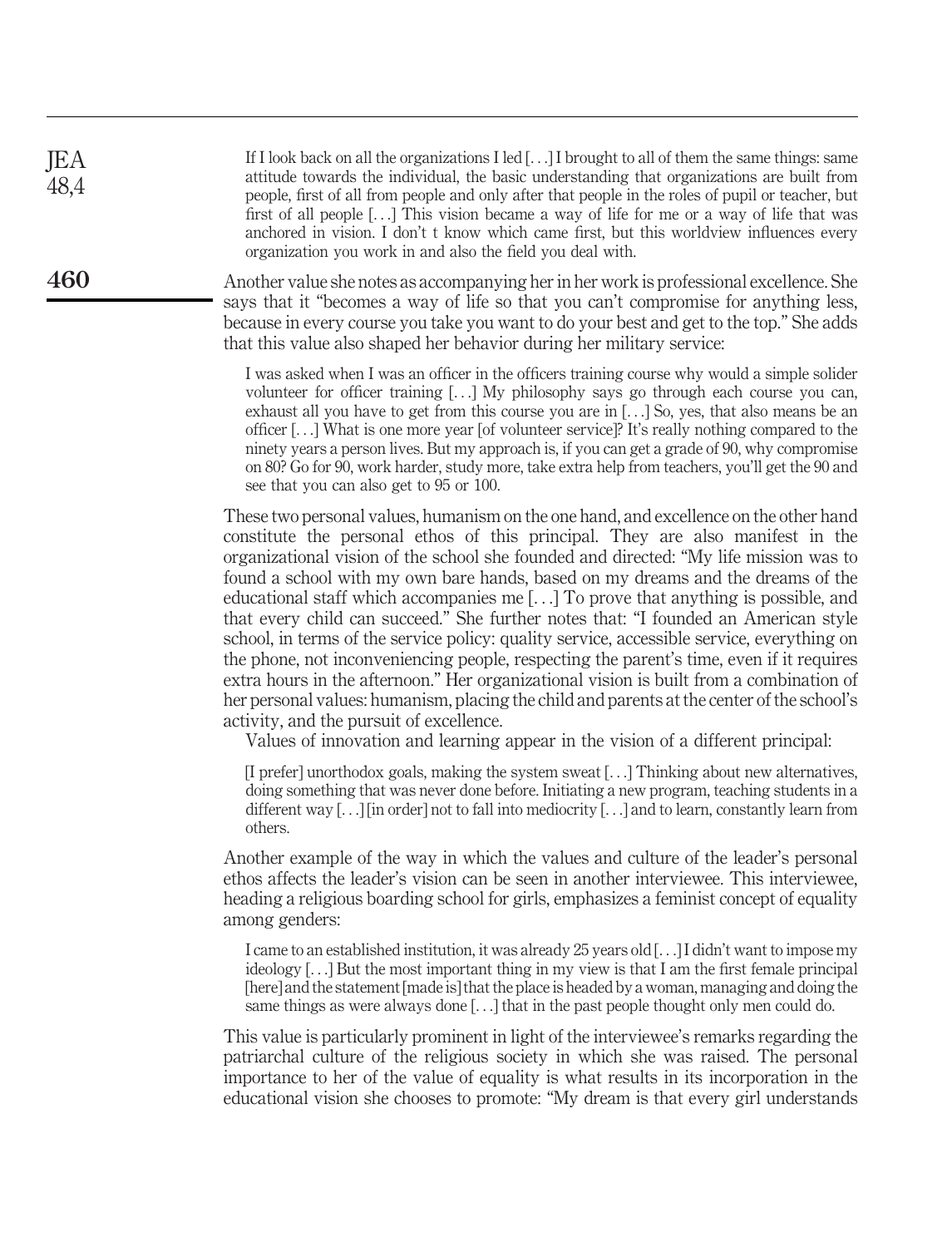that the most important thing in life is first of all her education, developing her mind, that she becomes a woman who can stand up for herself as a person and will look for the right spouse, someone who is equal to her, not above her or below her, someone who will complete her."

#### "Thirty years of educational activity"  $-$  the factor of professional experience

An additional factor prominent in the personal ethos of some of the interviewees is professional experience. This factor includes all past professional experiences affecting the current organizational vision promoted by the leader. The factor is seen clearly reflected in the comments of a school principal who stresses: "My vision was built from thirty years of educational activity." Some interviewees express the wish to "repair" and change a familiar educational reality. For instance, one interviewee who worked in the past in adult leadership development came to the conclusion that:

With all due respect to the high quality work done there, leadership development is a long. hard, Sisyphean and complex process, and cannot be accomplished in a one week workshop. If you want to do it right and thoroughly, you need to catch people when they are much younger, work with them much more profoundly, and create a change that is sustainable and can be passed on [to others].

In fact, his professional experience in leadership research leads him to formulate a different approach to leadership development. These insights, together with a new youth development organization he encounters, cause him to change career and devote his time fully developing to his personal vision under a new organizational framework. Another interviewee, who heads a boarding school, also emphasizes her desire to correct elements of her past professional experience. She recounts how her past experiences as a vice principal at a school primarily populated by student of low socioeconomic status pushed her towards a vision of integration for the children in her boarding school:

At the school where I worked [...] we saw how [segregation] is not good, and how it prevents the children from overcoming their poverty [...] The idea of integrating [the boarding school children] in the community arose after I arrived [...] We discovered that it causes the children to feel good about themselves. Because they are able show their strengths and receive reinforcement [...] without all the environmental problems that would have distracted them.

Other interviewees emphasize "continuity" and the development of familiar power bases in their leadership vision. For example, the principal of a new school chooses to create a school vision that combines two areas familiar to her from past experience: "I looked to fields that are very familiar to me, science which I mastered in, and social and community activism."

# "A grandma can be a significant thing" – the family factor

Another important factor apparent in the visionary managers' stories is family. A number of the interviewees emphasize the influence of figures from their family environment in shaping their personal ethos. For example, one school principal leading a teachers training program, cites her grandmother and mother as a significant factor in formulating her vision. She relates that her grandmother made her learn the meaning of social criticism:

The ability to view society critically was in me from a very young age. my grandmother was communist, maybe it's from there [...] When I think about it, one of the strongest memories I have of my grandma is after the victory in the 1967 war, I was still a child in the first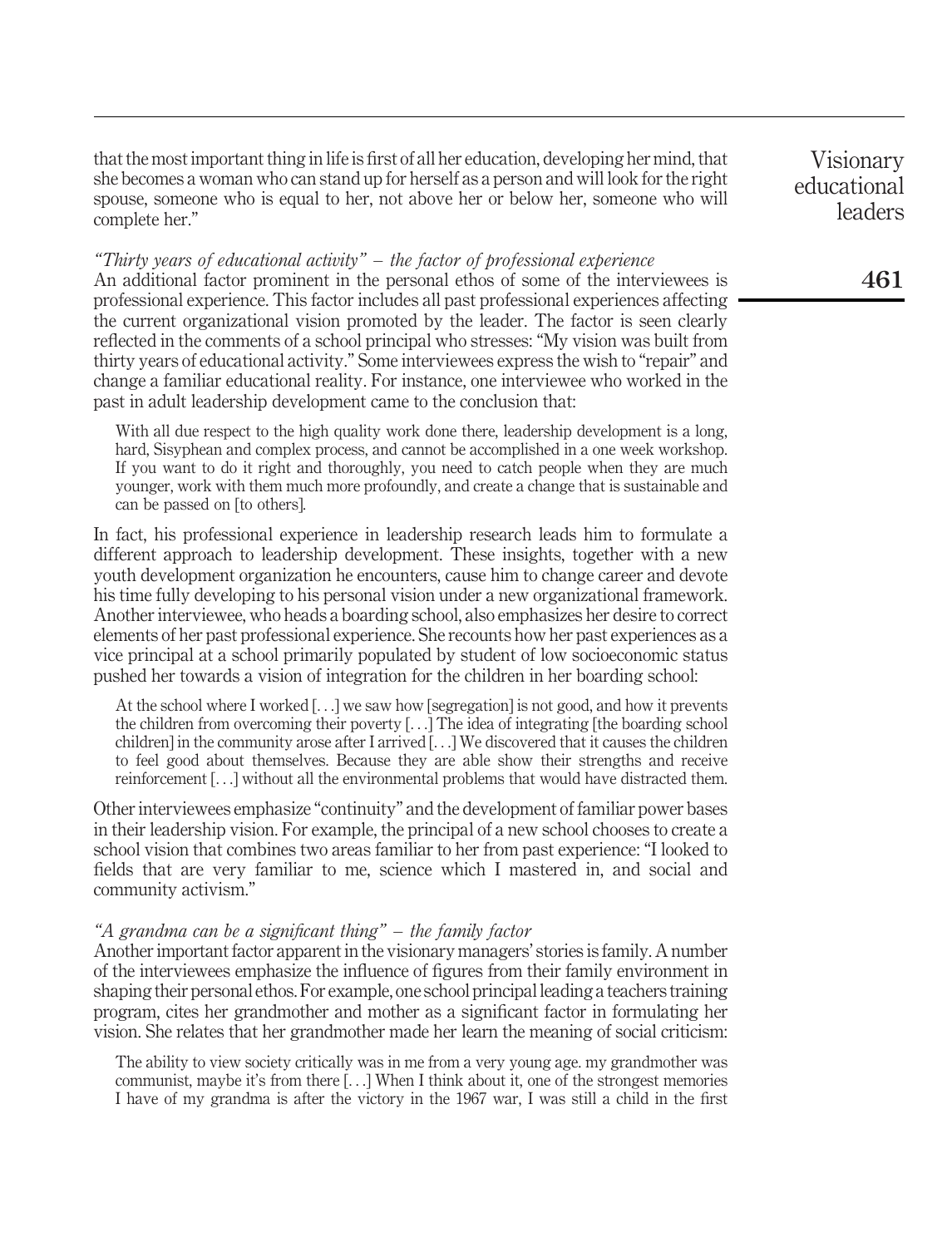or second grade [...] I remember my grandmother sitting with me in front of the television screen and saying to me that war and occupation are bad, nobody said such things at that time [...] I remember it as a child, maybe a grandma can be a significant thing. **JEA** 48,4

462

This same principal connects her idealistic ambition to expose and correct social injustices to her mother's disability and the hardships it caused:

I have a partially deaf mother who paid a heavy price in the educational system, even though she is a very intelligent woman [...] She could not keep pace [with the others]. When she was growing up, they weren't aware hearing problems back then, so they made her repeat first grade [...] Afterwards they realized that it wasn't an understanding problem but that she didn't hear well, so they moved her up to the front row.

It appears then, that the perceptions and personalities of her immediate family bring her to – "a place very critical of Israeli society with a lot of energy invested in making a change." Her decision to establish a teachers training program on critical pedagogic principles follows. The program trains and empowers teachers by examining issues such as social inequality, as well as political and social discrimination. This educational vision of her program reflects a personal ethos shaped by growing up with strong family role models.

The family dimension is also visible in the personal ethos of a different interviewee who is the principal of a hospital school for hospitalized children. The interviewee describes how her parents took care of her when she was ill with polio at the age of two. She says their devotion rehabilitated her. Her parents, with their views and attitudes, are a role model and inspiration for her:

My parents set an example for me filled with a lot of positive energy, care and much faith [...] They really took care of me in every possible sense [...] the moment I was ill my parents took me to the sea, and every day before school, summer or winter, we went to sea and swam, swam a lot. And I think it educated my body physically and I needed to prove that I was like all the other children.

The example set by her parents during her childhood illness forms a strong personal ethos that substantially influences her organizational vision for the hospital school she heads: "every sick child can be educated and we need to provide him with the education suitable for him."

On the other hand, some family experiences have a negative impact, and in these cases vision creates a "second chance" to repair past experiences:

There were things I wanted to [learn] like music but my father broke my flute. He did not want me to learn music, [instead] I learned to sing and joined a band, but I didn't tell my father. When I got first prize I was very happy. Someone in the street said to my father "congratulations, your daughter received the first place." My dad was happy because he thought it was school related. He answered, "yes I know she is always like this." They said to him "no, this is her first time – why don't you let her sing, she has a beautiful voice, why are you hiding it?" [...] My dad came home and broke my flute and told me I could never be in a band. So the first thing I did as a principal was to organize a school band.

#### Discussion and conclusions

This research examines the stories of educational visionaries and contributes to our understanding of the personal meaning a leader gives to the organizational vision he formulates. It also enables us to see the link between personal and professional vision.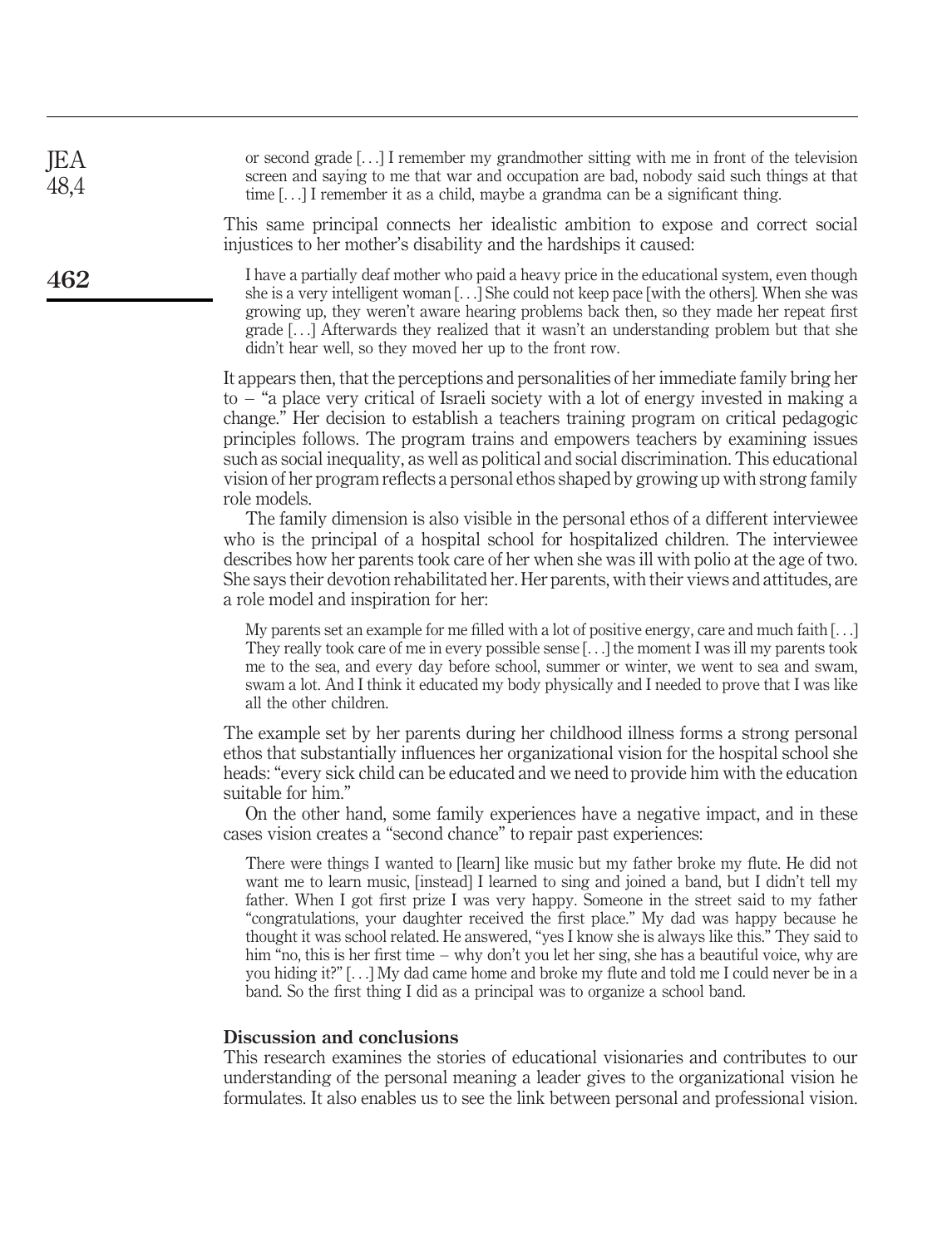The innovation of this narrative research lies in its examination of the interpretation leaders themselves give to the link between their personal ethos and the vision content they promote in their organization.

It demonstrates the perceived lack of separation between the leaders' personal vision and the organizational one. The interviewees express strong feelings of "ownership" and sense of mission which fuses their own vision with the organizational vision in a deep emotional bond. Furthermore, this research sheds light on previous research dealing with organizational values in schools (Friedman, 2001), insofar as it is the first study to examine the connection between principals' interpretation of their personal values, i.e. motives guiding their behaviors (Schwartz, 1999), and their interpretation of the organizational values which they promote.

The findings show that there is a danger in adopting an organizational vision incompatible with the personal ethos of the educational leader. Moreover, it reinforces claims against promoting an organizational vision which does not match the values of the manager or have a personal meaning for him. Actions of this kind may lead to feelings of guilt (Hemingway, 2005) and prevent the development of commitment on the part of the leader which is necessary to the success of the vision (Manasse, 1986; Nanus, 1992).

The study acquaints us with the stories related to personal ethos recounted by leaders, as well as their own understandings of the personal meanings which motivate them to promote vision processes. Most of the educational managers who participated in the study emphasize a particular factor of their own ethos most responsible for the organizational vision that they promote. Some of them noted a mixture of factors, although emphasizing one or another. Among the factors shaping leaders' vision that this study exposes are identity, values and culture, professional experience and family.

We have seen how a principal who in childhood experienced feelings of alienation and solitude seeks to promote a school culture with supportive family characteristics; another manager, who for a long time looked for the right path in his own life, seeks to help others find their place and develop their leadership skills; a religious boarding school principal for girls, who grew up in a patriarchal society, wishes to promote feministic values and gender equality; and another boarding school principal who in her past led a school primarily composed of students from a low socioeconomic population, chose to build an integrative learning framework for the boarding school children. Another educational manager, who in interviews emphasizes the importance of family role models which influenced her to develop a critical view of society, founded a teachers training program that encourages and promotes equality and social criticism.

The research findings describe the relationship between the leader's personal ethos and his interpretation of the vision content he promotes. Although the literature has already noted the importance of the personal ethos of the leader, it mainly deals with the development of his capabilities. It has been contended, for example, that the leader should develop awareness to his strengths and weaknesses (Bennis and Nanus, 1985; Shamir and Eilam, 2005; Crossan and Mazutis, 2008). However, the effects of the personal ethos on the content vision as perceived by the leader himself received little notice and mostly only in connection to his personal values (Chance, 1992; Katz, 1999). This study's findings reinforce the claim that values are essential to the development of vision due to their role as a behavioral motivator (Chance, 1992; Katz, 1999; Hemingway, 2005), but additionally it elaborates and points to other important influences on the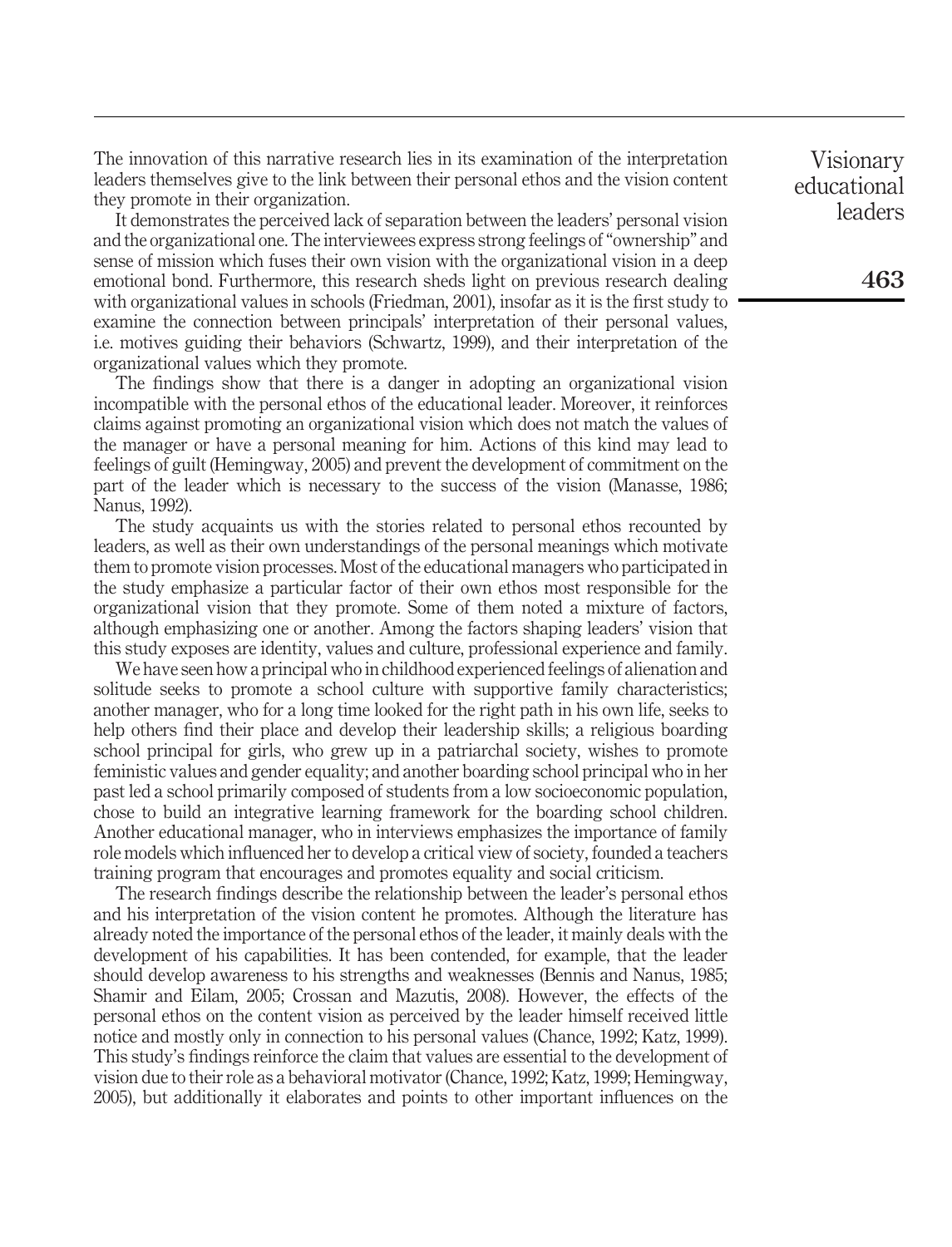development of a personal and organizational vision, such as family influences, professional ones, and identity formulating experiences which the individual has experienced during his life.

The findings strengthen the importance of a leader's personal ethos to the formulation his professional vision. Research conducted among teacher trainees also reveals a relationship between their notion of what school is, shaped by their personal experiences in the system, and the educational vision they wish promote as future teachers (Katz, 2000). The relationship between personal experiences and professional vision receives support in this study. The current study builds on this theme to explore a wide range of experiences in different arenas, personal encounters, and values that influence leaders' professional vision and its expression in the specific organizational context.

#### Research limitations and implications

It is important to note that the sample selection criterion used in the study was "successful visionary educational leaders." This criterion led us to select interviewees who were successful in formulating organizational vision and promoting it. Likewise it assigns a central role to the educational leader in initiating and developing the visionary process. The study included only educational leaders in the public sector and in the third sector. The research findings therefore do not represent all educational leaders and are not intended as comprehensive.

Nevertheless, this study innovates by shedding light on the link between leaders' personal ethos and their educational organizational vision by focusing on an aspect so far neglected in research on organizational vision, namely, the personal ethos of mangers and its origins. The study's findings indicate that despite promoting a successful organizational vision, interviewees assign a very personal meaning to the organizational activity and goals. This has practical implications for leadership development processes. The findings support claims emphasizing the need for educational leaders to engage in introspection and to develop self-awareness in order to form a significant personal vision (Manasse, 1986; Chance, 1992; Katz, 1999). Furthermore, the recognition that leaders should be encouraged to revel the personal ethos motivating them, allows for greater control in directing the desired course of action in promoting organizational vision. For example, a process of this type which includes self-reflection enables the manager to consciously grasp what connects him to the organizational vision and thereby enter an open dialogue with other members of the organization on that vision.

Narratives of personal ethos can also be used as a screening instrument in selecting candidates for educational leadership. A candidate's ability to articulate a clear personal ethos may be an indication of his introspective talent and level of maturity, both required characteristics of successful educational leaders. Openness and deep authentic reflection may, however, be hard to induce in a formal screening procedure since a candidate's account of his personal ethos can only be fully appreciated as a part of his overall personal-professional story. Selection processes are necessarily multifaceted and require the examination of the candidate's full range of abilities, such as pedagogical leadership ability, team development ability and ability to enact a vision and bring about change. Before utilizing the criteria of personal ethos in the selection process of educational leaders, further study should be conducted into the ways these factors are reflected in personal ethos.

**IEA** 48,4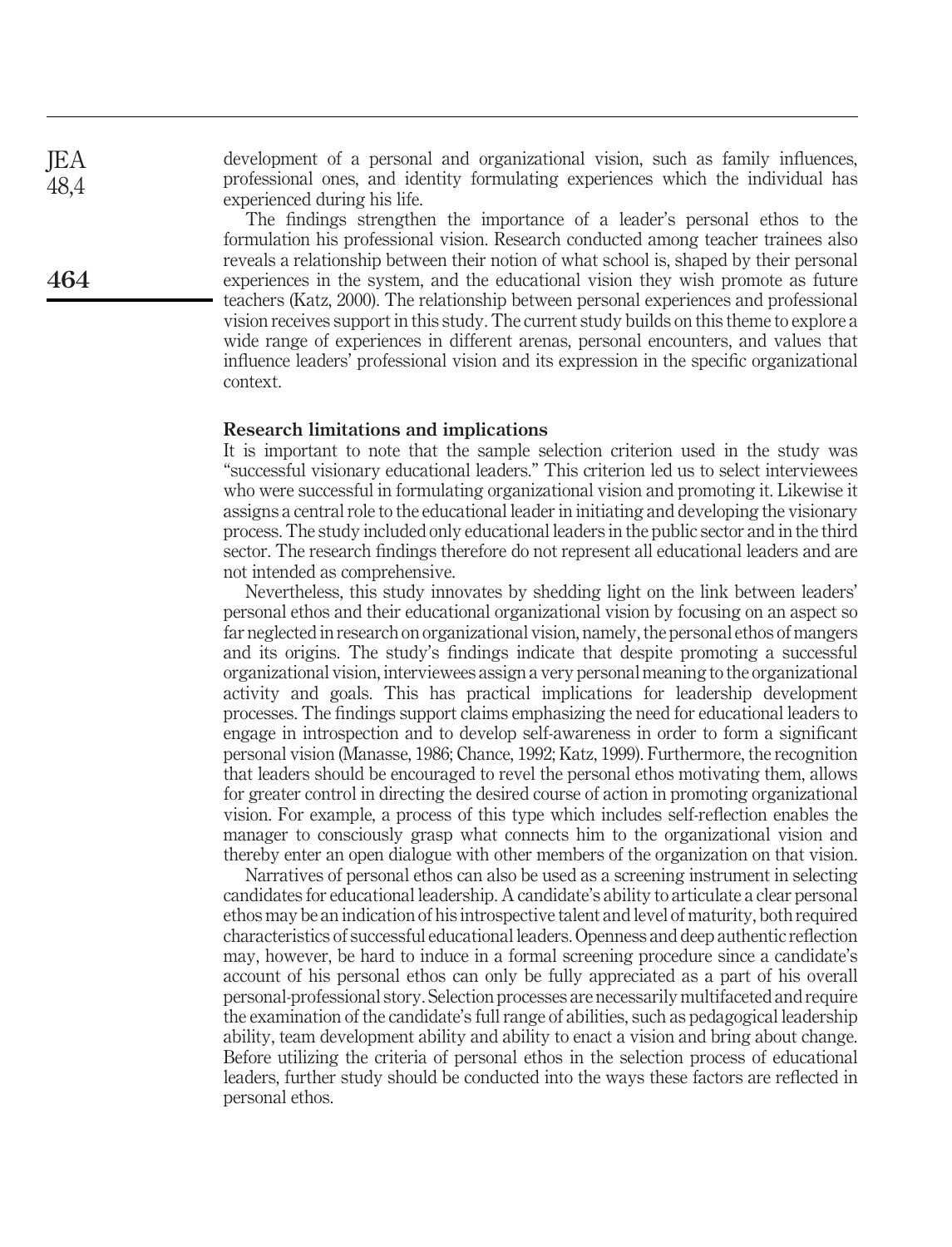Organizational vision is frequently described in the literature as a rope which one should hold at both ends. Researchers emphasize that the leader is a central factor in formulating and shaping the organizational vision according to his personal vision and values, (Katz, 1999; Bennis and Nanus, 1985; Blumberg and Greenfield, 1980). And it has also been contended that the values of the leader determine which vision images are considered eligible alternatives (Bennis and Nanus, 1985). On the other hand, to succeed in realizing the vision, the leaders have to transform it into creation shared with other organizational members (Katz, 1999). As a result, the vision can only be embraced in the organization by means of persuasion and enthusiasm and not by force (Bennis and Nanus, 1985).

Success therefore lies in the balance between the need to promote a unified organizational vision shared by all the partners, and the need of the individual to feel that the vision reflects his unique desires and values. Successful shared vision reflects the personal visions of all organizational members and encourages their commitment (Senge, 1990; Bogler and Nir, 2001). It is important to note that a shared vision does not in any way eliminate divergent personal views of the complete vision on the part of each individual in the organization (Senge, 1990). Leadership is only effective when it is able to create a rich shared vision that connects the members of the organization in a personal and meaningful way that also allows each individual to realize his personal vision to some extent. The leader is required to produce a shared vision out of multiple personal visions, but as we have seen that does not eliminate the personal significance of the vision for him. Understanding the personal meaning and content that are significant for the leader enables him to create an open and genuine dialogue with organizational members and to promote a shared vision.

For a better understanding of the influence of personal ethos on organization vision, further research is necessary. It would be worth examining the relationship between personal ethos and the organizational vision promoted by private sector educational leaders. It might also be instructive to compare the ethos of educational leaders with those of business leaders. Though the current research includes entrepreneurial founders as well as leaders and manager of existing educational organizations, it has not focused on a comparison between them. It would be highly instructive to examine differences between the personal ethos and organizational vision of entrepreneurial leaders who founded organizations based on a personal vision against those whose came to an existing organization and then tried to impress their personal ethos on it. In light of evidence indicating that women's personal narratives tend to be more emotional and interpersonal in content than those of men (Fivush and Buckner, 2003), it would in addition be instructive to explore how gender differences relate to the various aspects of personal ethos.

#### References

Bennis, W. and Nanus, B. (1985), Leaders: The Strategies for Taking Charge, Harper Collins, New York, NY.

Berson, Y., Shamir, B., Avolio, B. and Popper, M. (2001), "The relationship between vision strength, leadership style, and context", The leadership Quarterly, Vol. 12, pp. 53-73.

Bilo, Y. (1986), "A life history as text", Trends, Vol. 29, pp. 349-71 (in Hebrew).

Blumberg, A. and Greenfield, W. (1980), The Effective Principal: Perspectives on School Leadership, Allyn and Bacon, Boston, MA.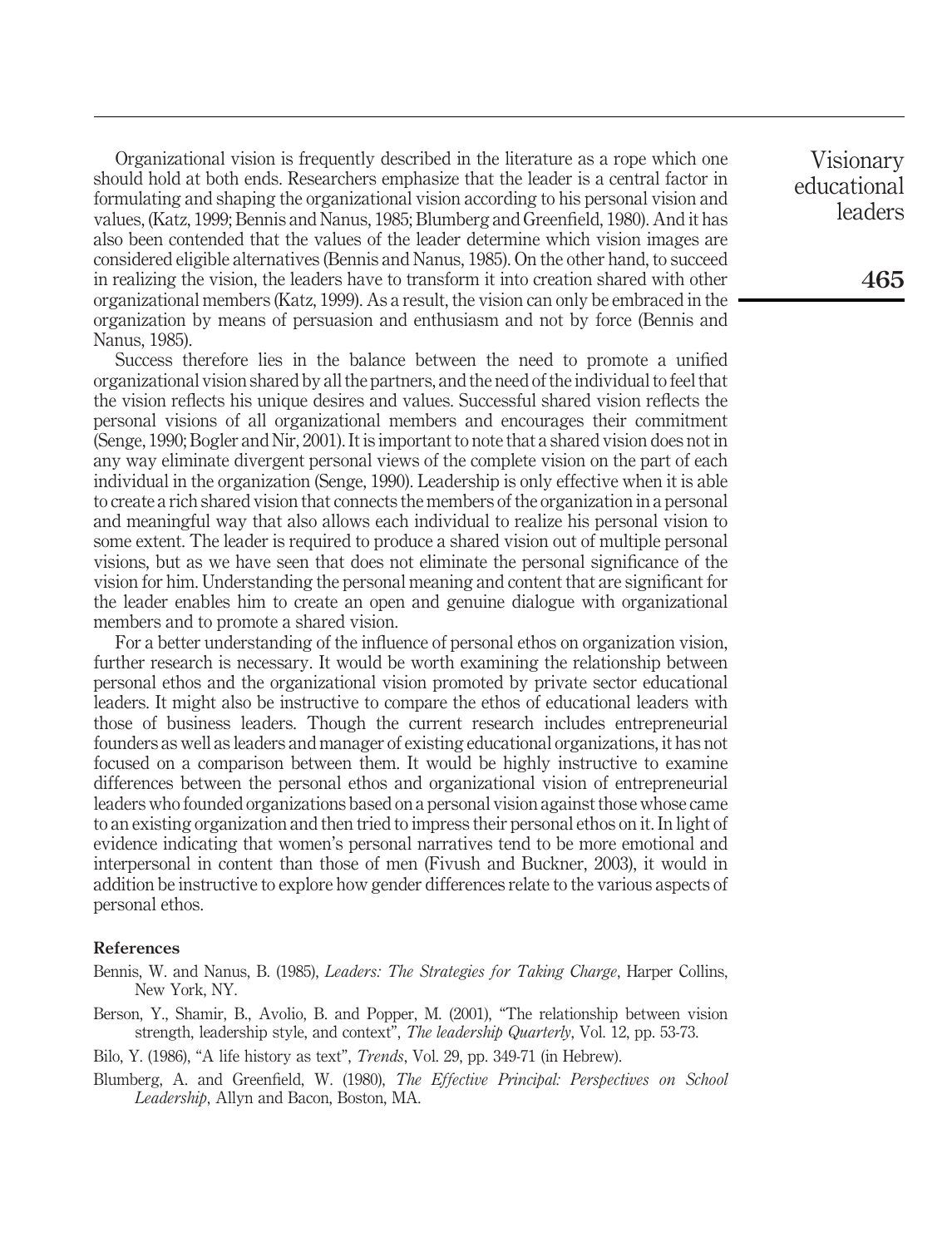| JEA  | Bogler, R. and Nir, A.E. (2001), "Organizational vision: the other side of the coin", The Journal of<br>Leadership Studies, Vol. 8 No. 2, pp. 135-44.                                                                                                                                                                |
|------|----------------------------------------------------------------------------------------------------------------------------------------------------------------------------------------------------------------------------------------------------------------------------------------------------------------------|
| 48,4 | Chance, E.W. (1992), Visionary Leadership in Schools: Successful Strategies for Developing and<br>Implementing an Educational Vision, Charles C. Thomas, Springfield, IL.                                                                                                                                            |
|      | Collins, J.C. and Porras, J.I. (1994), Built to Last: Successful Habits of Visionary Companies,<br>HarperCollins, New York, NY.                                                                                                                                                                                      |
| 466  | Crossan, M. and Mazutis, D. (2008), "Transcendent leadership", Business Horizons, Vol. 51 No. 2,<br>pp. 131-9.                                                                                                                                                                                                       |
|      | Daft, R.L. (1999), Leadership Theory and Practice, Harcourt Brace and Company, Orlando, FL.                                                                                                                                                                                                                          |
|      | Fivush, R. and Buckner, J.P. (2003), "Creating gender and identity through autobiographical<br>narratives", in Fivush, R. and Haden, C. (Eds), Autobiographical Memory and the<br>Construction of a Narrative Self: Developmental and Cultural Perspectives, Lawrence<br>Erlbaum Associates, Mahwah, NJ, pp. 149-69. |
|      | Foster, R.D. and Akdere, M. (2007), "Effective organizational vision: implications for human<br>resource development", Journal of European Industrial Training, Vol. 31 No. 2, pp. 100-11.                                                                                                                           |
|      | Fraser, H. (2004), "Doing narrative research: analysing personal stories line by line", Qualitative<br><i>Social Work</i> , Vol. 3 No. 2, pp. 179-201.                                                                                                                                                               |
|      | Frese, M., Beimel, S. and Schoenborn, S. (2003), "Action training for charismatic leadership:<br>two evaluations of studies of a commercial training module on inspirational<br>communication of a vision", Personnel Psychology, Vol. 56, pp. 671-97.                                                               |
|      | Friedman, A. (2001), "Motivating values at the school", Reviews in Educational Administration<br>and Organization, Vol. 25, pp. 39-47 (in Hebrew).                                                                                                                                                                   |
|      | Garcia-Morales, V.J., Llorens-Montes, F.J. and Verdu-Jover, A.J. (2006), "Organizational learning<br>categories: their influence on organizational performance", International Journal of<br><i>Innovation and Learning</i> , Vol. 3 No. 5, pp. 518-36.                                                              |
|      | Giorgi, A. (1975), "An application of phenomenological method in psychology", <i>Duquesne Studies</i><br><i>in Phenomenological Psychology, Vol. 2, pp. 82-103.</i>                                                                                                                                                  |
|      | Hemingway, C.A. (2005), "Personal values as a catalyst for organization social entrepreneurship",<br>Journal of Business Ethics, Vol. 60 No. 3, pp. 233-49.                                                                                                                                                          |
|      | Katz, C. (2000), "Educational vision of prospective teachers' and their experiences as school<br>pupils: a case study in the gifted program", MA dissertation, The Hebrew University of<br>Jerusalem, Jerusalem (in Hebrew).                                                                                         |
|      | Katz, N. (1999), "Defining and implanting vision – the cornerstone for quality leadership",<br>in Gonen, A. and Zacky, A. (Eds), <i>Leadership and Leadership Development</i> , Ministry of<br>Defense, Tel Aviv, pp. 133-46 (in Hebrew).                                                                            |
|      | Korland, H. (2006), "Organizational learning as a result of leadership and vision and its<br>contribution to invested effort, satisfaction and academic achievements in elementary<br>schools", PhD dissertation, University of Haifa, Haifa (in Hebrew).                                                            |
|      | Landau, D., Drori, I. and Porras, J. (2006), "Vision: friend and foe during change: a rejoinder to<br>reviewers' comments", Journal of Applied Behavioral Science, Vol. 42, pp. 177-81.                                                                                                                              |
|      | Larwood, L., Falbe, C., Kriger, M. and Miesing, P. (1995), "Structure and meaning of<br>organizational vision", Academy of Management Journal, Vol. 38, pp. 740-69.                                                                                                                                                  |
|      | Levy, A. (2000), Organizational Change Management: Approaches, Methods and Processes,<br>Chricober Publishing, Tel Aviv (in Hebrew).                                                                                                                                                                                 |
|      | Lieblich, A., Tuval-Mashiach, R. and Zilber, T. (1998), Narrative Research: Reading, Analysis and<br><i>Interpretation</i> , Sage, Thousand Oaks, CA.                                                                                                                                                                |